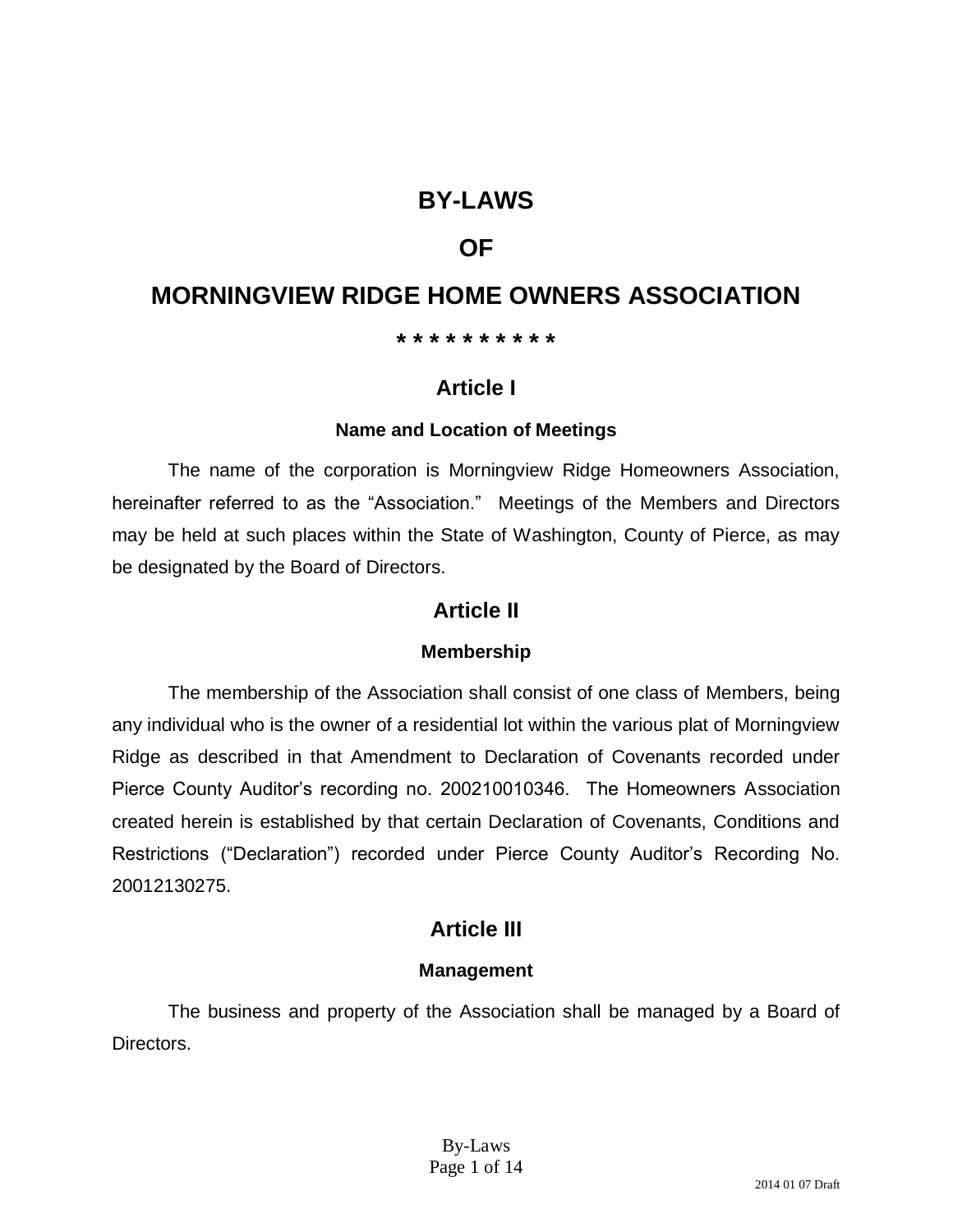# **Article IV**

### **Meeting of Members**

**Section 1: Annual Meeting**. The regular annual meeting of the Members shall be held during November or December of each year.

**Section 2: Special Meetings**. Special meetings of the Members may be called at any time by the President or by a majority of the Board of Directors, or upon written request of the Members who are entitled to vote 10% of all of the votes of the membership.

**Section 3: Notice of Meetings.** Written notice of each meeting of the Members shall be given by, or at the direction of, the secretary or person authorized to call the meeting, by mailing a copy of such notice, postage prepaid, at no less than 14 nor more than 60 days before such meeting to each Member entitled to vote thereat, addressed to the Member's address last appearing on the books of the Association, or supplied by such Member to the Association for the purpose of notice. Such notice shall specify the place, day and hour of the meeting, the business to be placed on the agenda by the board of directors for a vote by the members, and, in the case of a special meeting, the purpose of the meeting.

**Section 4: Quorum**. The presence at the meeting of Members or proxies entitled to cast twenty-five percent (25%) of all the votes of the membership shall constitute a quorum for any action. If, however, such a quorum shall not be present or represented at any meeting, a majority of the Members present and entitled to vote thereat shall have power to adjourn the meeting from time to time, without notice other than announcement at the meeting, until a quorum as aforesaid shall be present or be represented.

**Section 5: Proxies.** At all meetings of Members, each Member may vote in person or by proxy. All proxies shall be in writing and filed with the secretary. Every proxy shall be revocable and shall automatically cease upon conveyance by the Member of his Residential Lot.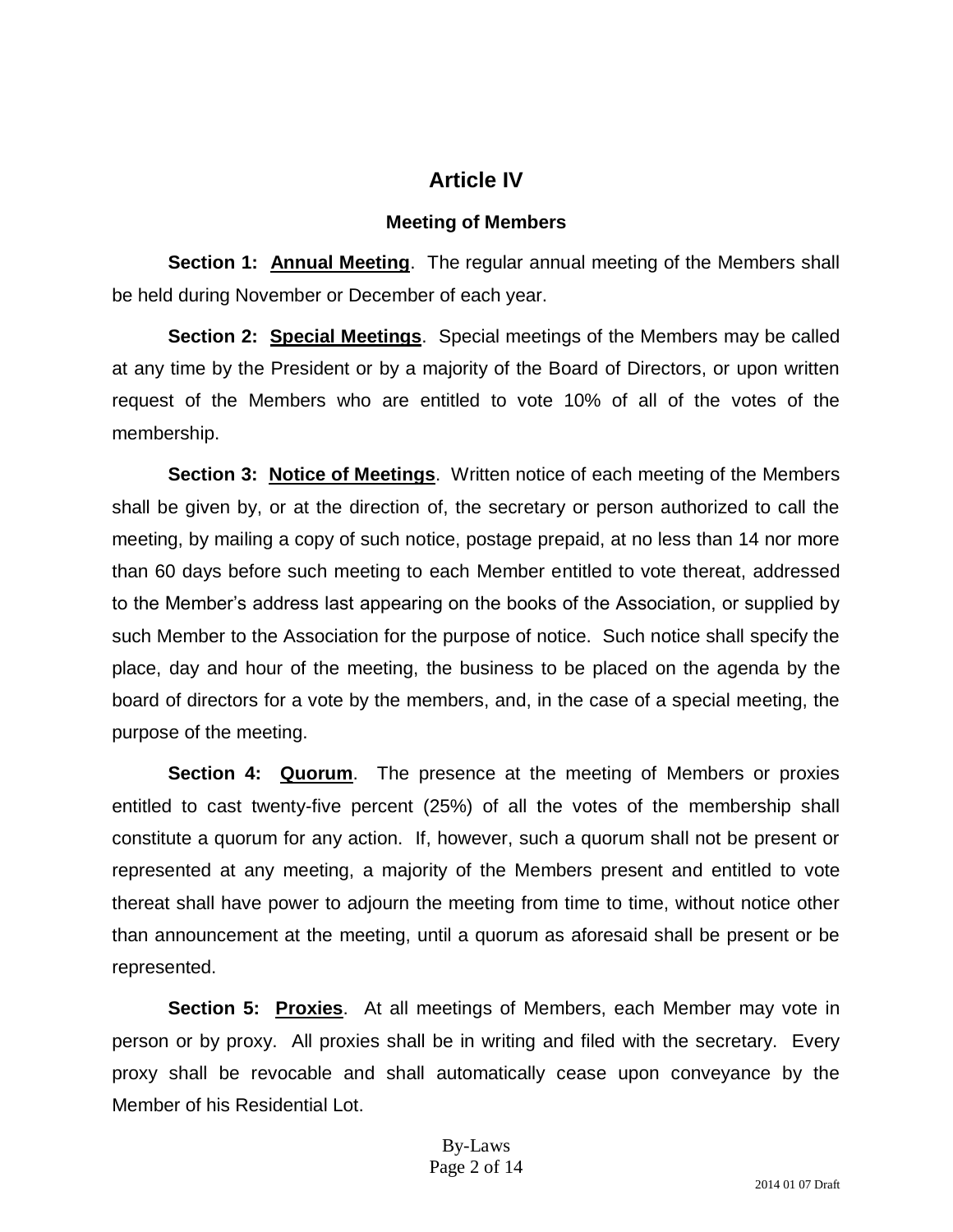**Section 6: Members**. Every Owner of a Residential Lot shall be a Member of the Association. Membership shall be appurtenant to and may not be separated from ownership of any Residential Lot which is subject to assessment by the Association.

**Section 7: Voting Rights**. The Association shall have one class of voting membership comprised of all Owners who shall be entitled to one vote for each Residential Lot owned. When more than one person holds an interest in any Residential Lot, all such persons shall be Members. The vote for such Residential Lot shall be exercised as they determine, but in no event shall more than one vote be cast with respect to any Residential Lot.

**Section 8: Definition**. "Owner" shall mean and refer to the record owner, whether one or more persons or entities, of the fee simple title to any lot which is a part of the plat of Morningview Ridge and which may be more particularly defined in paragraph 3.17 of the Declaration of Covenants, Conditions and Restrictions.

## **Article V**

### **Board of Directors: Selection, Term of Office**

**Section 1: Number.** The number of Directors shall be at least three (3), but no more than five (5) Directors, and each Director must be a Member of the Association.

**Section 2: Term of Office**. Directors are elected as provided in Article VI of these bylaws to a term of two years.

**Section 3: Removal of Director and Director Voting Privilege**. Any Director may be removed from the Board, with or without cause, by a majority vote of all the Members of the Association. The board, by majority vote, may suspend the voting rights of a Director who is 30 days or more in arrears in the payment of any assessment or fees due to the Association, said Director shall be ineligible to cast a vote on any motion made by the Board of Directors or any other Association business and shall remain ineligible to vote until all payments, including interest thereon, are brought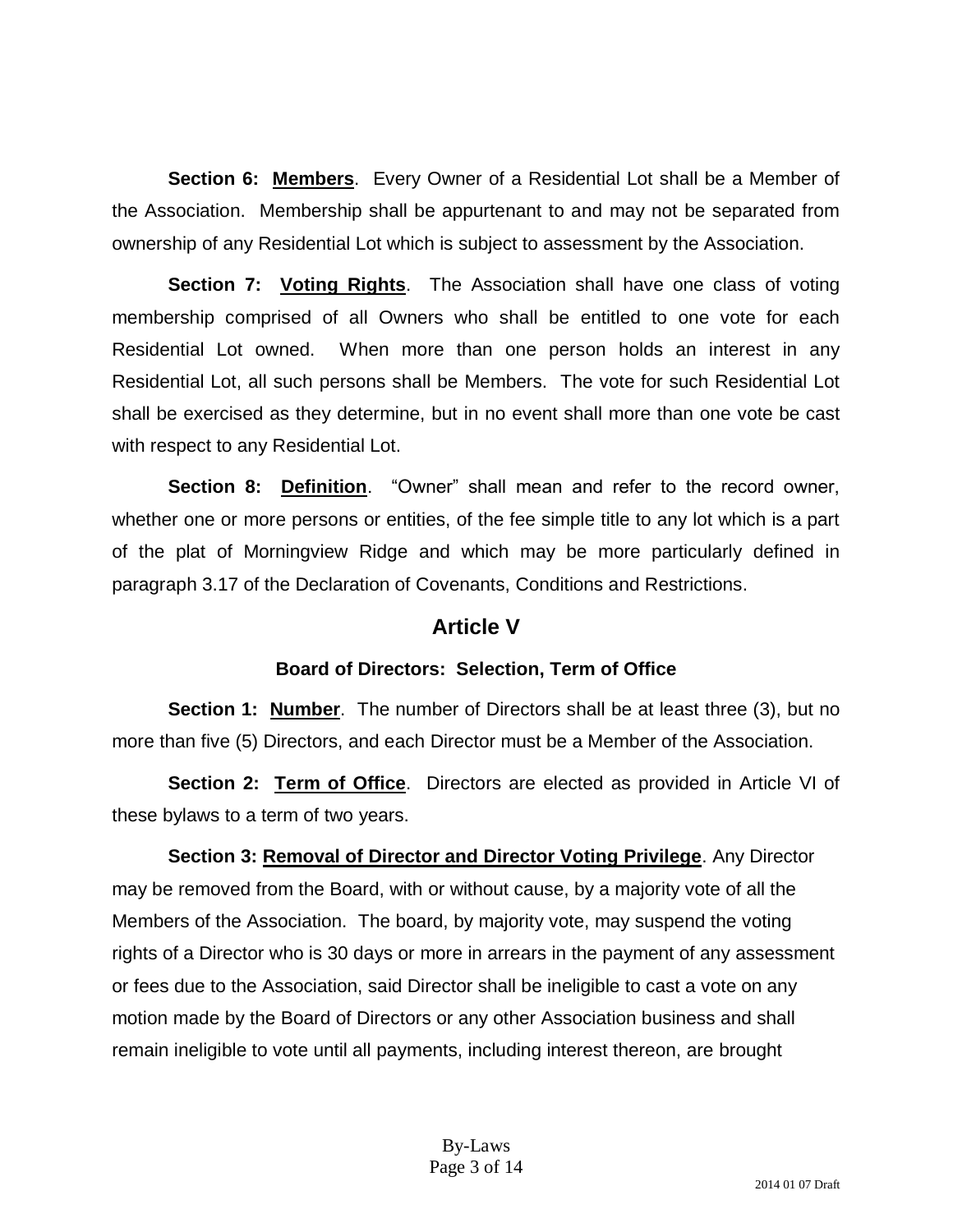current and any other default is remedied. While suspended, the Director is included for purposes of determining quorum.

**Section 4: Vacancies**. Any vacancy in the Board of Directors created or caused by any reason whatsoever may be filled by the affirmative vote of a majority of the remaining board of directors even though less than a quorum is present. The Board may only appoint an Owner who meets the eligibility requirements of Article VI, Section 3. A Director wishing to nominate a member must communicate said member's name in writing to each director at least 7 days prior to the meeting of the board. A director elected or appointed, as the case may be, to fill a vacancy shall be elected or appointed for the unexpired term of his predecessor in office.

### **Article VI**

#### **Nomination and Election of Directors**

**Section 1: Nomination**. Nomination for election to the Board of Directors shall be made by a Nominating Committee. Nominations may also be made by any member to the Nominating Committee. The Nominating Committee shall consist of a Chairman, who shall be a Member of the Board of Directors, and two or more Members of the Association. The Nominating Committee shall be appointed by the Board of Directors prior to each annual meeting of the Members, to serve from the close of such annual meeting until the close of the next annual meeting. The Nominating Committee shall make as many nominations for election to the Board of Directors as it shall in its discretion determine, but no less than the number of vacancies that are to be filled.

**Section 2: Election of Directors by Members**. Once the nominating committee has made its nominations, then a list of the committee nominations and member nominations, together with a ballot, shall be sent to all members by regular mail and members shall then vote to determine which nominees will be elected to fill the vacancies on the Board of Directors. Said ballots shall be returned to such person or entity and at a time as may be designated by the nominating committee Those persons receiving the largest number of votes shall be elected to the vacant Director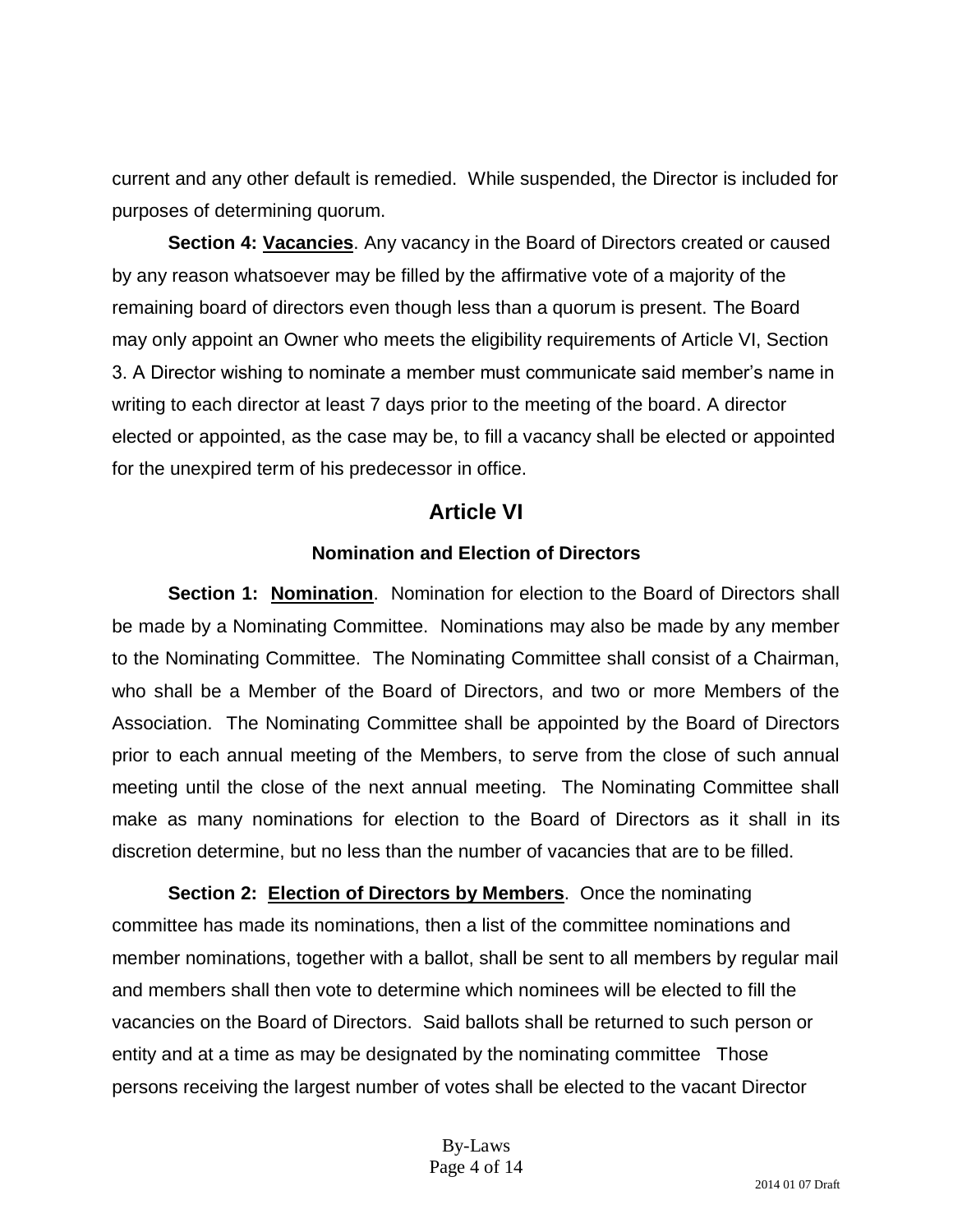positions, and shall then serve a two year term as Director beginning at the conclusion of the annual member meeting held in conjunction with the election.

**Section 3: Nominee Eligibility Requirements**. Nominee must be a member of the Association. If a member shall be in arrears in the payment of any assessment or fees due to the Association for a period of 30 days or more, said member shall be ineligible to run for a position on the Board of Directors, and shall remain ineligible until all payments, including interest thereon, are brought current and any other default is remedied.

# **Article VII**

### **Meeting of Directors**

**Section 1: Regular Meeting.** Regular meetings of the Board of Directors shall be held at such time and place as the Board of Directors may fix. Notice of regular meetings of the Board of Directors need not be given except as otherwise required by statute or these Bylaws. Notice to directors and members must be made according to procedures in this section when a change to the schedule for regular meetings is made, or when meetings are scheduled outside of the regular schedule. Director notice of meeting schedule must be made at least 5 days prior to the scheduled meeting by email, or 7 days prior to the scheduled meeting by regular mail. To receive notice by email, a director must submit approval electronically to the Secretary, using the email address to be approved, and indicating approval for email notification along with the approved email address to be used for said notices. Internet posting will be considered adequate notice of meetings to members if the meeting date is prominently displayed on the association web site calendar page at least 5 days prior to the meeting. In the event internet posting is not available, direct mail notice must be made to members at least 7 days prior to a change in the scheduling of regular meetings, or the scheduling of individual meetings outside of the regular schedule. If notice is not made as specified in this section, the scheduled meeting must be postponed until such time as appropriate notice can be given.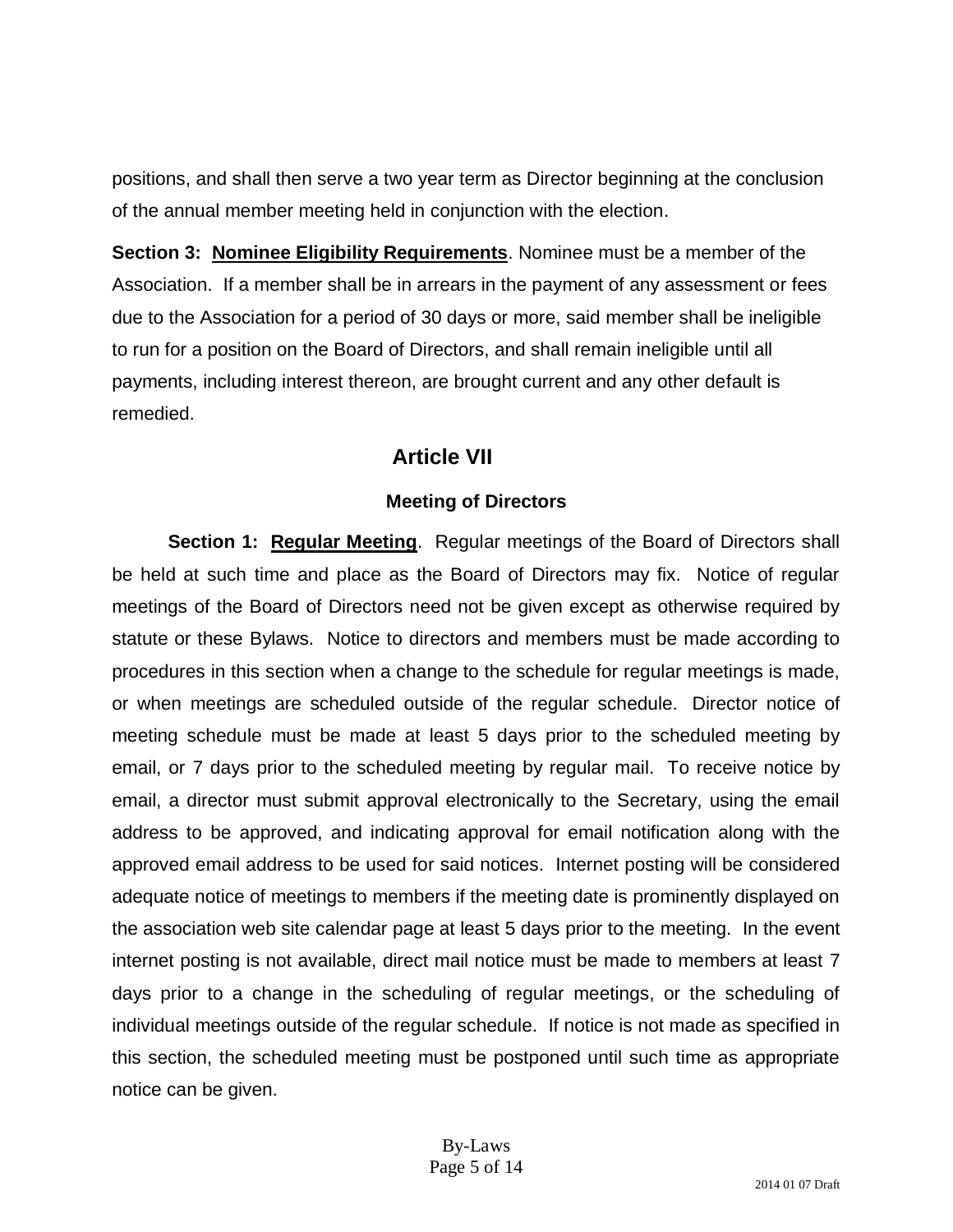**Section 2: Quorum.** A majority of the number of Directors shall constitute a quorum for the transaction of business. Every act or decision done or made by a majority of the Directors present at a duly held meeting at which a quorum is present shall be regarded as the act of the Board.

**Section 3: Waiver of Notice**. Attendance of a Director at a meeting shall constitute a waiver of notice for such meeting, except where a Director attends for the express purpose of objecting to the transaction of any business because the meeting is not lawfully called or convened. A waiver of notice signed by the Directors whether before or after the time stated for the meeting shall be equivalent to the giving of notice.

**Section 4: Member Comment at Meeting of Directors** Member comments must be addressed to the chairperson. Members may only address the board in the manner and during the time periods designated in this rule. Directors may not interrupt the commenting member nor engage commenting members in debate, but may rise to a point of order to bring a rules infraction to the attention of the chair. Directors, through the chairperson, may ask for a clarification from the commenting member at the conclusion of the member's comment. Members must refrain from profanity and may not engage in character attacks against a director or other members. Determination of inappropriate character attack will be at the sole discretion of the chairperson, but may not be used by the chair to prohibit members from commenting on the adequacy of director performance. The board meeting will be immediately adjourned by the chair when member or director discussions refuse to respond to the instructions from the chair.

Members or member agents will be granted permission by the chairperson to address the board under the following circumstances:

 The chair will open the floor to member comments prior to any vote to amend bylaws or other association rules. The floor will be opened to member comments immediately after conclusion of director debate, but prior to a vote by the directors. Members are restricted to comments related to the issue on the floor.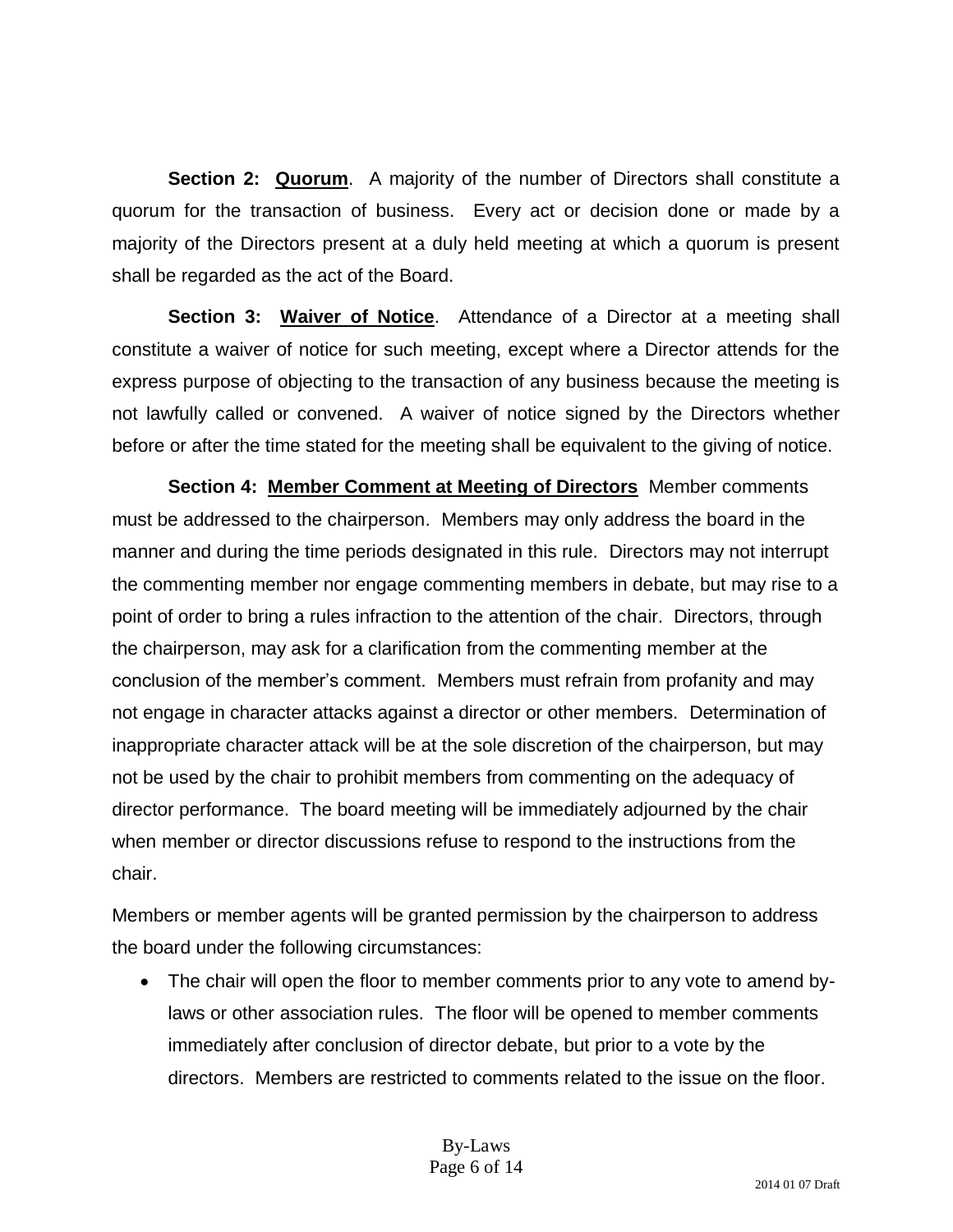- The chair will open the floor to member comments prior to a procedural vote if requested by any director.
- The chair will open the floor to member comments during the first 15 minutes of every board meeting. Each member wishing to address the Directors shall be allotted 3 (three) minutes in which to make their comments. Members may comment on any issue at that time. Official business may not impinge upon member comment period.
- The chair may recognize members rising to a point of order or requesting a clarification of proceedings at any time during the meeting. The chair will not tolerate abuse of this privilege by members attempting to interject comments or interrupt proceedings. Determination of abuse will be at the sole discretion of the chair.

**Section 5: Action Taken Without a Meeting.** The Directors shall have the right to take any action in the absence of a meeting which they could take at a meeting by obtaining consent in the form of a record from all the Directors. Any action so approved shall have the same effect as though taken at a meeting of the Directors. A record of such action shall be included in the minutes of the first meeting following the action.

# **Article VIII**

## **Powers and Duties of the Board of Directors**

**Section 1: Powers**. The Board of Directors shall have power to:

(a) exercise for the Association all powers, duties and authority vested in provisions of these By-Laws, the Articles of Incorporation, and the Declaration that are not otherwise reserved to the membership;

(b) declare the office of the member of the Board of Directors to be vacant in the event such member shall be absent from three (3) consecutive regular meetings of the Board of Directors;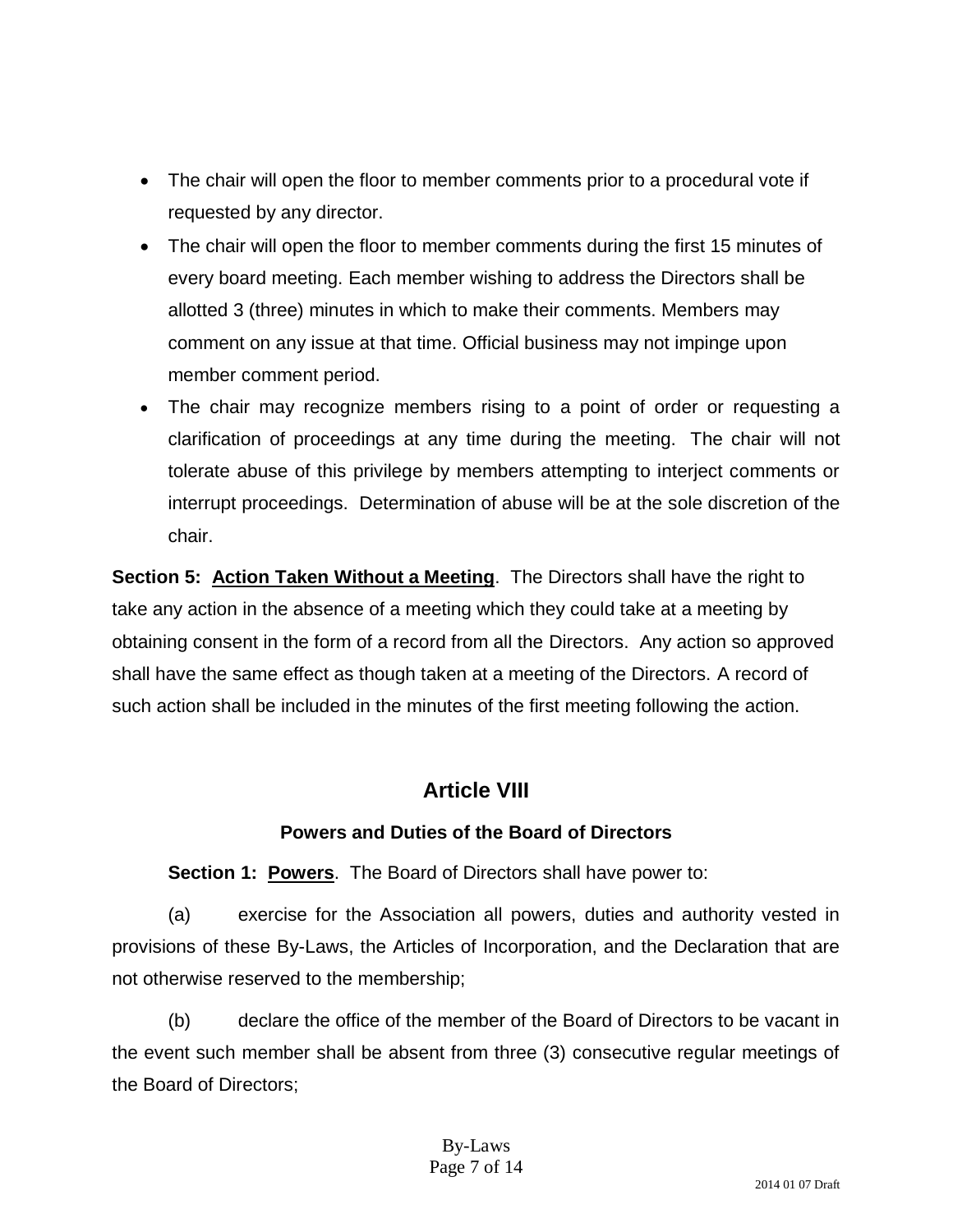(c) employ a manager, an independent contractor, or such other employees as they deem necessary, and to prescribe their duties;

(d) file legal action on behalf of the Association to enforce any covenants affecting the properties.

**Section 2: Duties**. It shall be the duty of the Board of Directors to:

(a) cause to be kept a complete record of all its acts and corporate affairs and to present a statement thereof to the Members at the annual meeting of the Members, or any special meeting which such meeting has been called by the Members;

(b) supervise all officers, agents and employees of this Association, and to see that their duties are properly performed;

(c) as more fully provided in the Protective Covenants and Restrictions of Morningview Ridge Homeowners Association, as amended, to;

- a. fix the amount of any assessments against a Residential Lot and to send a written notice of such assessment to every owner at least thirty (30) days in advance of such assessment.
- b. foreclose any liens against the property for which assessments are not paid within the time period or amount past due set by the Board of Directors from time to time, or to bring an action at law against the Owner personally obligated to pay the same.

(d) procure and maintain at the discretion of the Board of Directors adequate hazard insurance on property owned by the Association;

(e) cause all officer or employees having fiscal responsibilities to be bonded, as it may deem appropriate; and

(f) cause the property held by the Association to be maintained in accordance with the provisions of the Protective Covenants and Restrictions.

# **Article IX**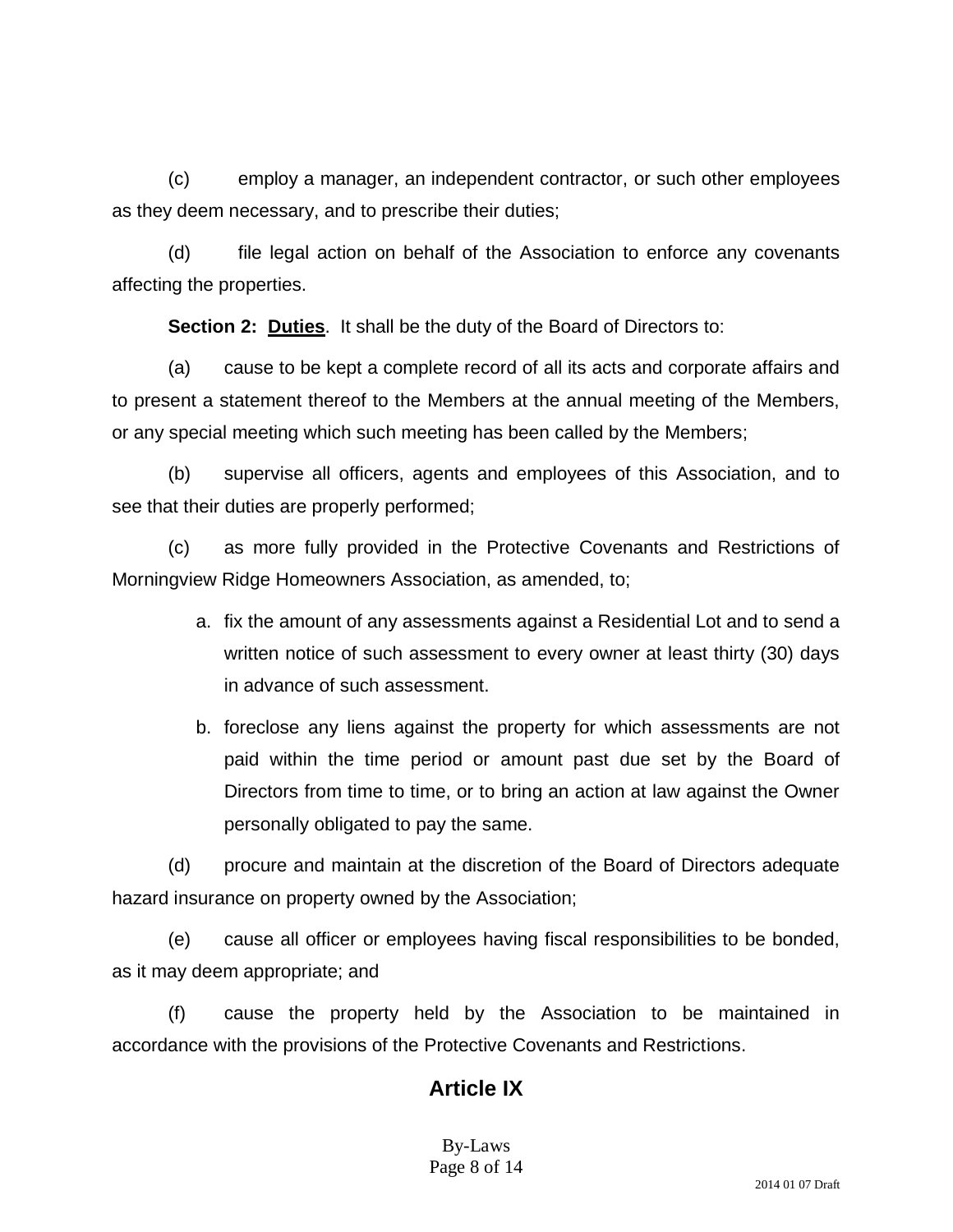#### **Officers**

**Section 1:** The officers of the corporation shall be elected annually by the Board of Directors at a meeting scheduled for that purpose.

**Section 2: President**. The President of the Board of Directors shall supervise all activities of the corporation; execute all instruments in its behalf; preside at all meetings of the Board of Directors and of the membership of the corporation; and perform such other duties usually inherent in such office.

**Section 3: Vice-President**. The Vice-President of the Board of Directors shall act for the President in his absence and perform such other acts as the President may direct.

**Section 4: Secretary**. It shall be the duty of the Secretary of the Board of Directors to keep all records of the Board of Directors and of the corporation, and to perform such other acts as the President may direct.

**Section 5: Treasurer**. The Treasurer is responsible for Association funds under direct association control and will maintain said funds in bank accounts designated by the Board. The Treasurer also shall oversee service provider handling of funds belonging to the association, service provider payment of all obligations incurred by the association, and the rendering of periodic financial reports by service provider.

# **Article X**

## **Compensation**

That neither the officers nor members of the Board of Directors shall receive compensation for their services, however, the Association may reimburse such Director or officers for any out-of-pocket expenses incurred for and on behalf of the Association.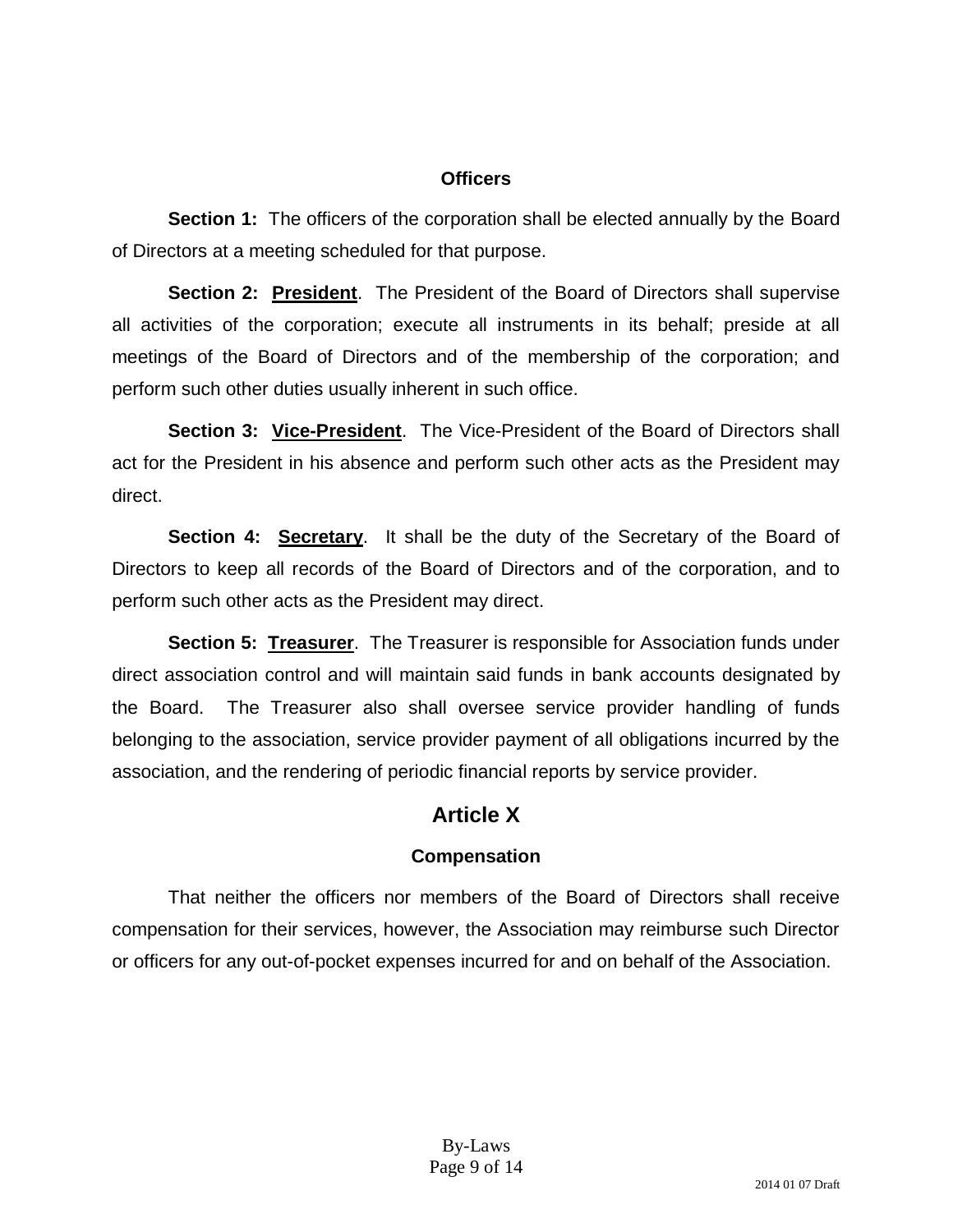# **Article XI**

## **Assessments**

**Section 1:** Each member is deemed to covenant and agree to pay the Association:

(a) **Annual Assessments**. The Board of Directors shall fix the regular or annual assessment at least thirty (30) days prior to the commencement of the annual or regular assessment period and it shall be done in accordance with paragraph 9.3 of the Declaration. In the event there is a proposed increase in the annual or regular assessment by more than five (5%) percent, then it must be approved by the membership as designated in section 2 of this article.

(b) **Special Assessments for Capital Improvements**. In addition to the annual assessments authorized above, the Association may levy a special assessment applicable only to the year in which the assessment is made for the purpose of defraying in whole or in part the cost of any unexpected repair or replacement of capital improvements upon the common areas including necessary fixtures and personal property located therein. That any special assessment for the construction of new facilities or the acquisition of new equipment and which is not for the repair or replacement of existing construction or equipment shall require approval of the membership as designated in section 2 of this article.

Section 2. Approval of Assessments. All annual and special assessments shall require the approval of the majority of the Board, unless the approval authority is otherwise reserved to the membership. Where such approval is reserved to the membership, approval shall require an affirmative vote of a majority of the eligible voting members of the Association.

**Section 3. Uniform Rate.** All annual and special assessments shall be fixed at a uniform rate for all lots that are affected by that specific assessment.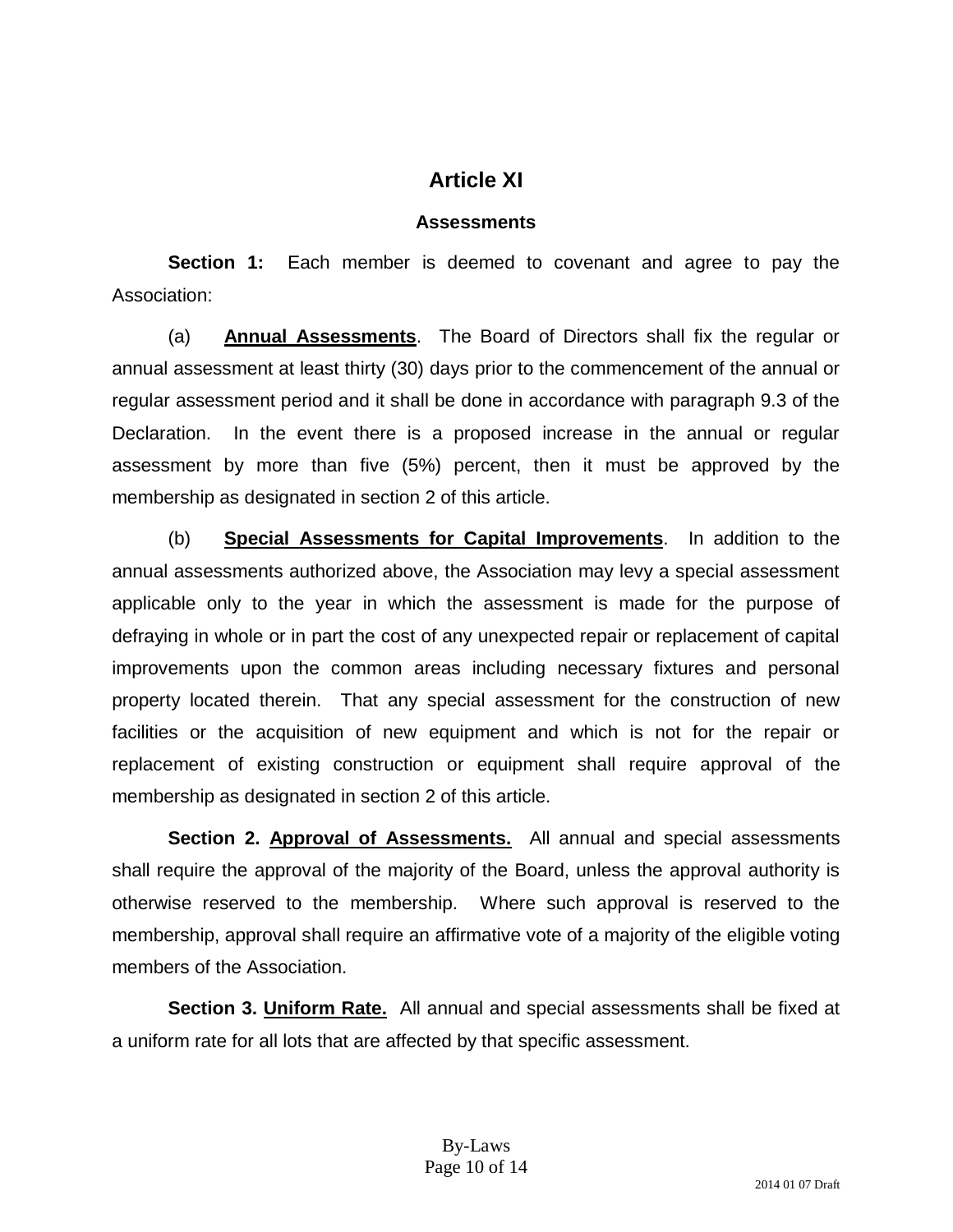**Section 4. Date of Commencement of Annual Assessment; Due Dates.** As to each particular lot involved, the liability for the annual assessment shall begin on the 1st day of January of each calendar year and shall be payable on or before the 31st day of January of each year so long as the assessment is in effect. In the event the annual assessments is increased or decreased as provided for in these By-Laws, then the new assessment rate shall begin on the first day of January following the meeting at which the annual assessment rate was changed. The due date of any special assessment as provided herein shall be fixed by the resolution authorizing such assessment.

**Section 5. Effect of Non-payment of Assessments; Remedies.** If any assessment or monthly payment is not paid on or before the due date, the assessment shall bear interest at the rate of twelve percent (12%) per annum. Accounts in significant default, as determined by the Board, will have a default lien filed on the property, and a fee will be charged to the account to defray the expenses of lien filing, lien release, and Association time and costs in preparing and filing the lien. The Association may bring an action at law against member(s) personally obligated to pay the same and/or foreclose the lien against the property, and interest, costs, and reasonable attorney's fees of any such action shall be included in any judgment or decree entered in such suit.

**Section 6. Hardship Exemption.** Members may appeal to the Board for relief of Default Account Status or temporary relief of annual or monthly payment plan payments, interest or charges by submitting a written appeal to the Board detailing the circumstances of the hardship and a proposed monthly payment plan. Based on the hardship and at its discretion, the Board may waive fees and/or interest on an approved payment plan. In extreme hardship situations, the Board may temporarily suspend payments, interest and/or charges for a period not to exceed 6 months. Members may apply for an additional hardship exemption if a hardship still persists at the end of an approved hardship exemption plan.

**Section 7. Annual Budget**. Within thirty (30) days after the adoption by the Board of Directors of any proposed regular or special budget of the Association, the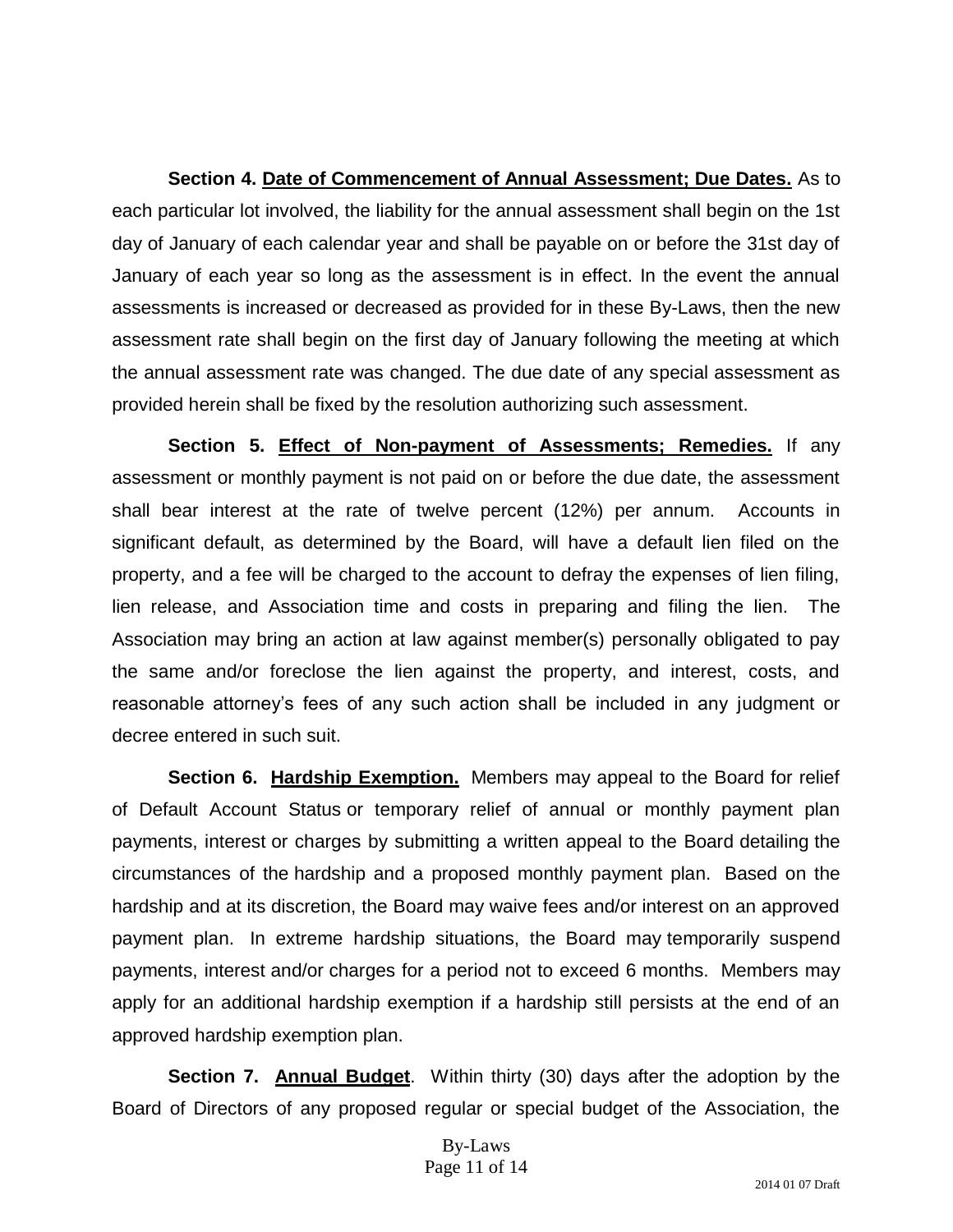Board shall set a date for a meeting of the owners to consider ratification of the budget not less than fourteen (14), nor more than sixty (60) days after mailing of the summary. Unless at that meeting the owners of a majority of the votes in the Association reject the budget, in person or by proxy, the budget is ratified, whether or not a quorum is present. In the event the proposed budget is rejected, or the required notice is not given, the periodic budget last ratified by the owners shall be continued until such time as the owners ratify a subsequent budget proposed by the Board of Directors.

# **Article XII**

### **Contracts, Loans, Checks, and Deposits**

**Section 1: Contracts**. The Board of Directors may authorize any officer or officers, or agent or agents, to enter into any contract or execute and deliver any instrument in the name of and on behalf of the corporation, and such authority may be general or confined to specific instances.

**Section 2: Loans**. No loans shall be contracted on behalf of the corporation and no evidences of indebtedness shall be issued in its name unless authorized by a resolution of the Board of Directors. Such authority may be general or confined to specific instances. No loans shall be made by the corporation to its Directors or officers.

**Section 3: Checks, Notes, Drafts, Etc.** All check, notes, drafts or other orders for the payment of money of the corporation shall be signed, endorsed or accepted in the name of the corporation by such officer, officers, person or persons as from time to time may be designated by the Board of Directors or by any officer or officers authorized by the Board of Directors to make such designation.

**Section 4: Deposits**. All funds of the corporation not otherwise employed shall be deposited from time to time to the credit of the corporation in such banks, trust companies or other depositories as the Board of Directors may designate.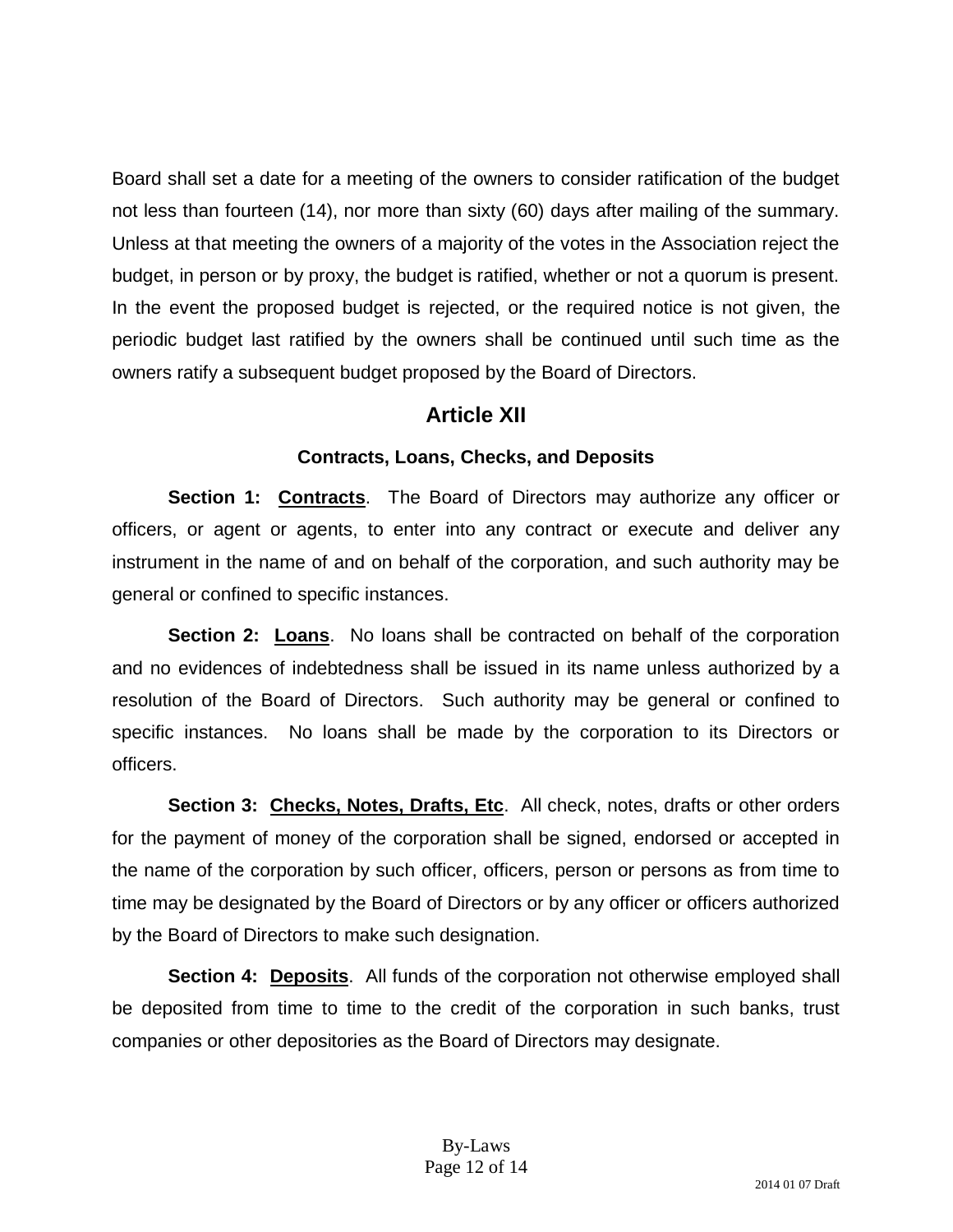# **Article XIII**

#### **Waiver of Notice**

Whenever any notice is required to be given to any member or Director of the corporation under the provisions of these Bylaws or under the provisions of the Articles of Incorporation or under the provisions of the Washington Non-Profit Corporation Act, a waiver thereof in writing, signed by the person or persons entitled to such notice, whether before or after the time stated therein, shall be deemed equivalent to the giving of such notice.

## **Article XIV**

### **Indemnification**

To the full extent permitted by the Washington Non-Profit Corporation Act, the Corporation shall indemnify any person who was or is a party or is threatened to be made a party to any civil, criminal, administrative or investigative action, suit or proceeding (whether brought by or in the right of the Corporation or otherwise) by reason of the fact that said person is or was a Director or officer of the corporation, or is or was serving at the request of the corporation as a Director or officer of another corporation, against expenses (including attorneys' fees, judgment, fines and amounts paid in settlement) actually and reasonably incurred by said person in connection with such action, suit or proceeding; and the Board of Directors may, at any time, approve indemnification of any other person which the corporation has the power to indemnify under the Washington Non-Profit Corporation Act.

# **Article XV**

### **Amendments**

The board may, from time to time, by a vote of the majority of the directors of the board, alter, amend or repeal the Bylaws of the Association to the extent provided for, by and consistent with the Declaration. Motion to alter, amend or repeal the Bylaws of the Association or other operating rules of the Association must be communicated in